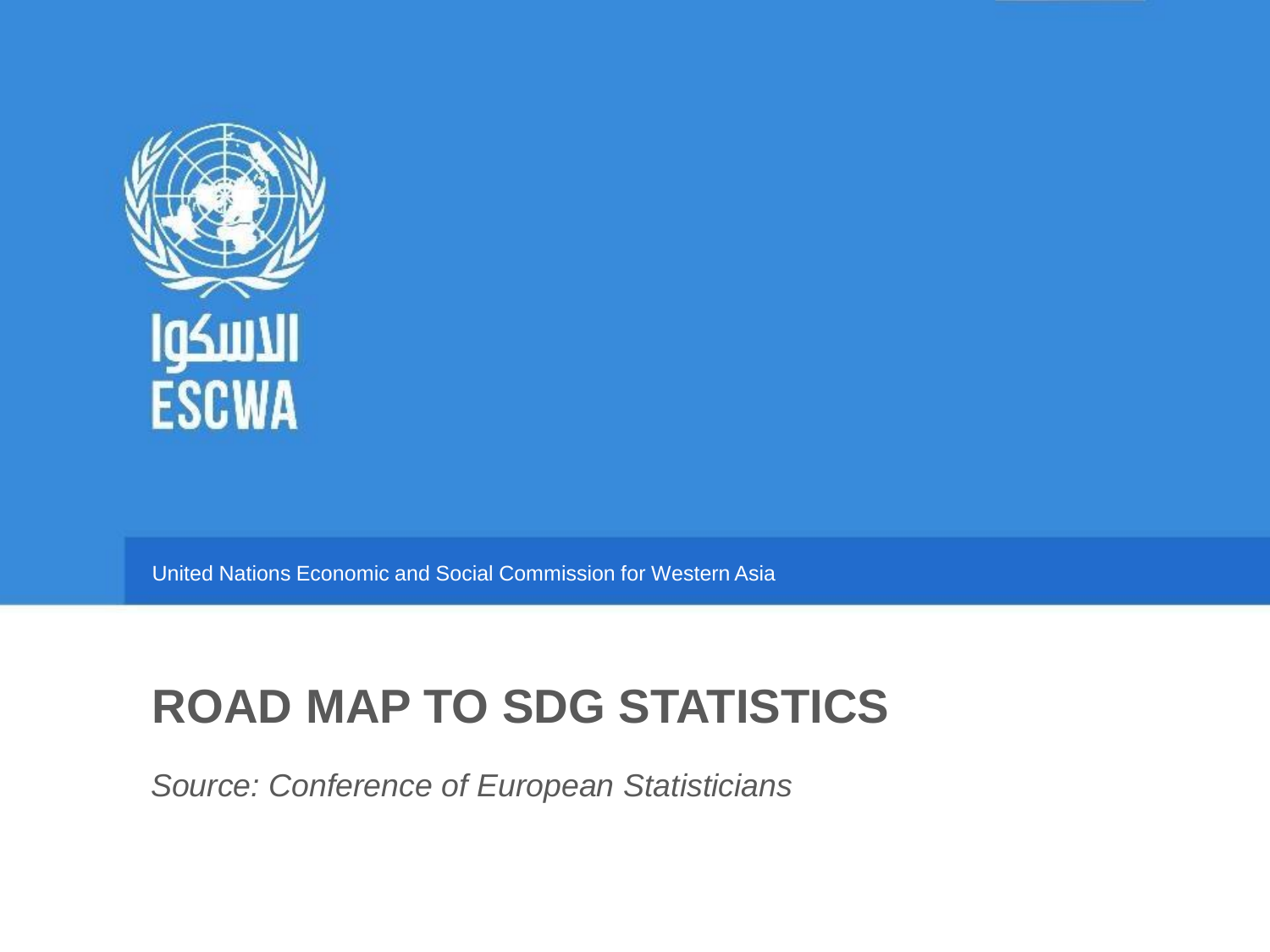

Road Map to SDG Statistics **Cape Town Global Action Plan**

Strategic Area 1: Coordination and leadership;

- Strategic Area 2: Innovation and modernization of official statistics;
- Strategic Area 3: Strengthening basis statistical activities and programmes;
- Strategic Area 4: Dissemination and use of data;
- Strategic Area 5: Multi-stakeholder partnership for sustainable development data;
- Strategic Area 6: Mobilizing resources and coordinating efforts for statistical capacity building.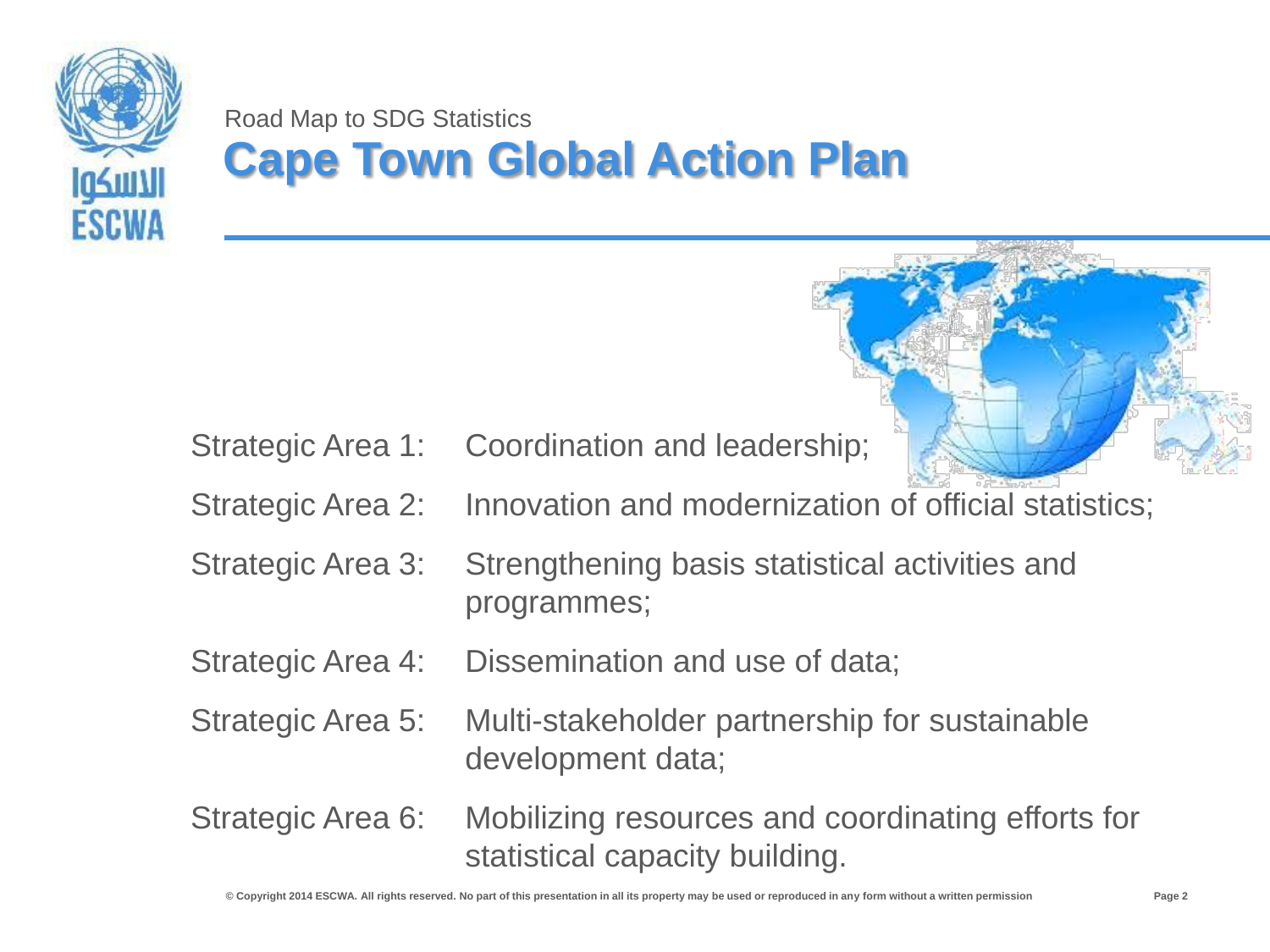

#### Road Map to SDG Statistics **Cape Town Global Action Plan**

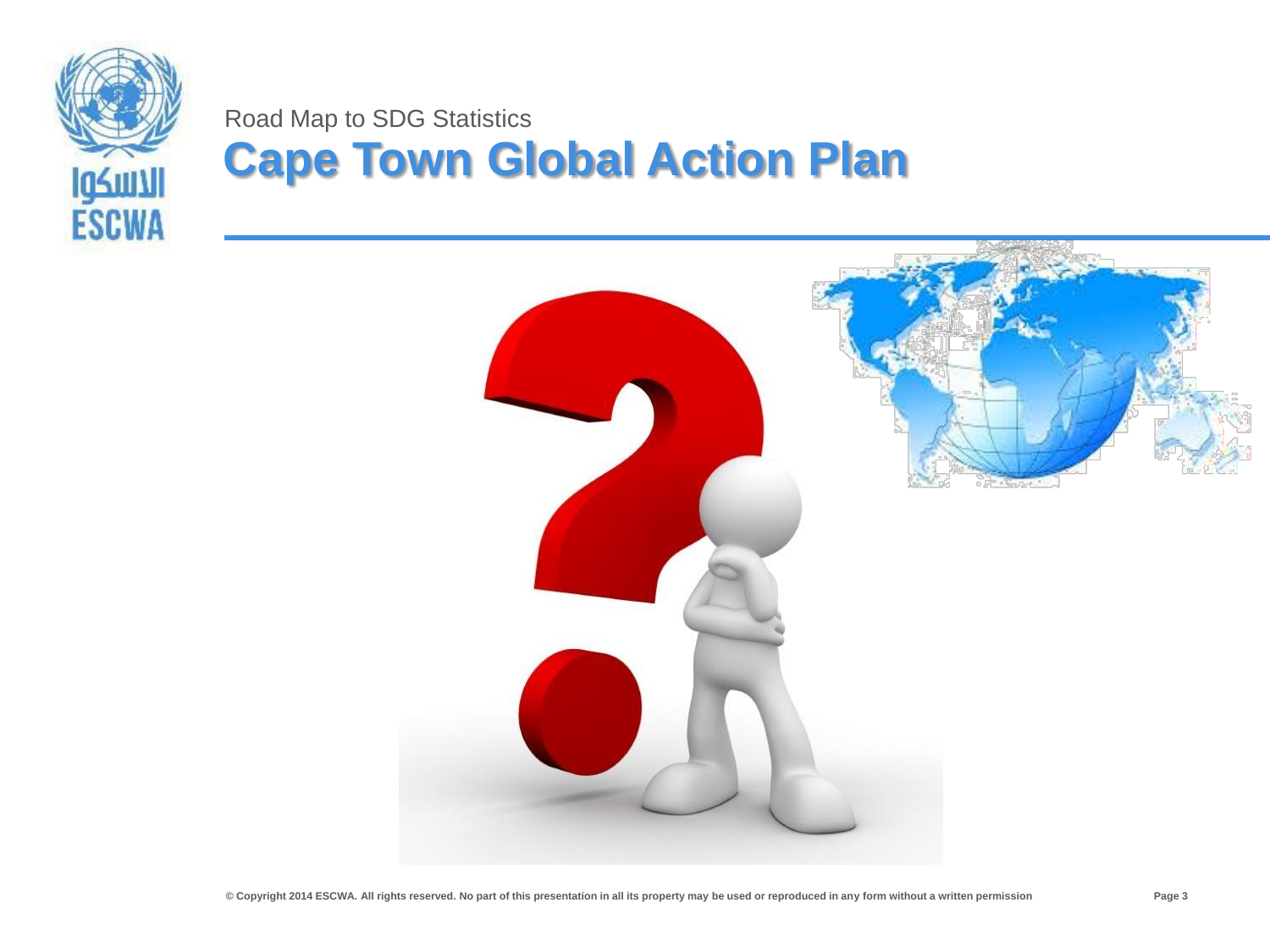

Road Map to SDG Statistics **Questions**













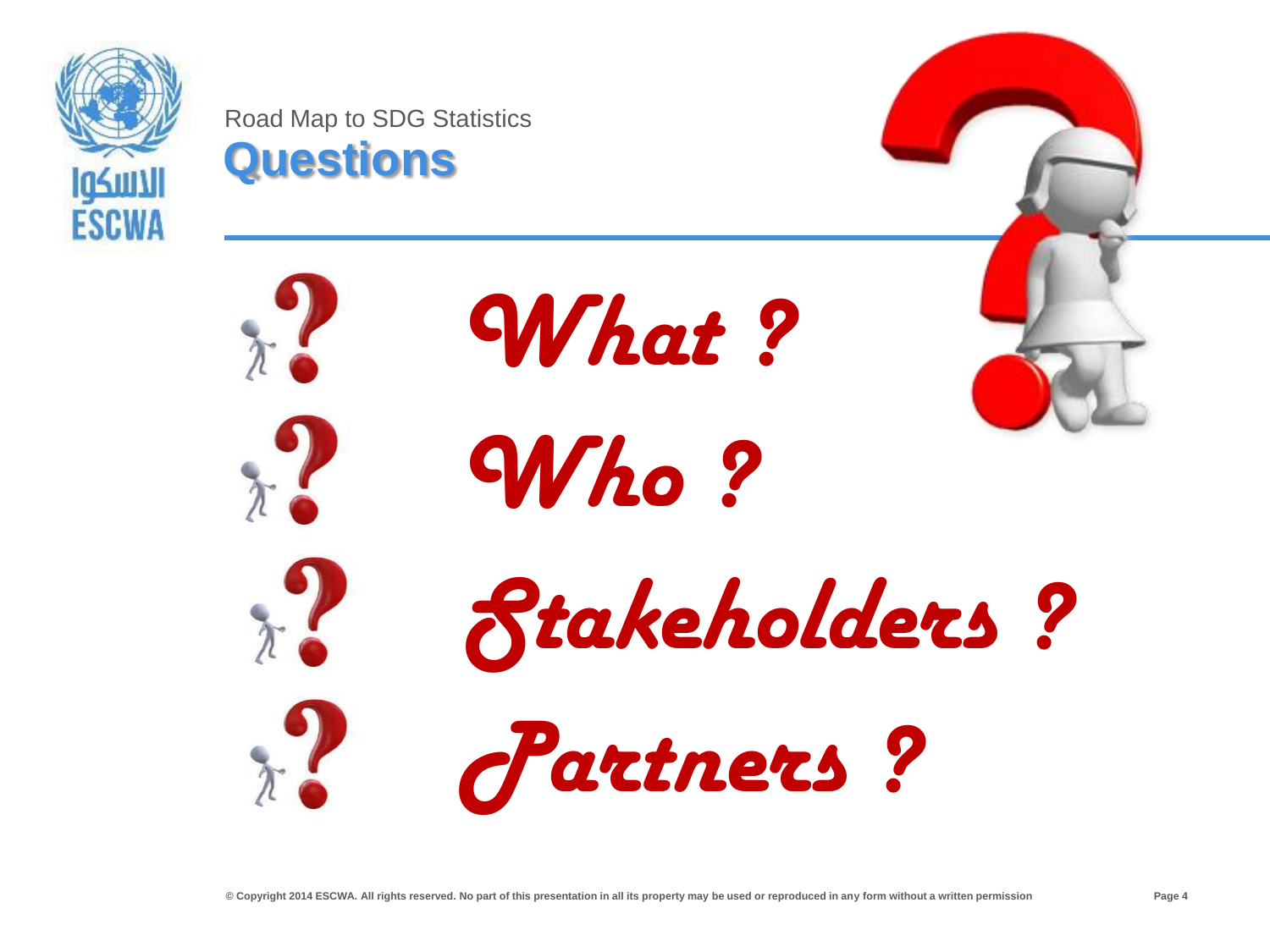

Road Map to SDG Statistics



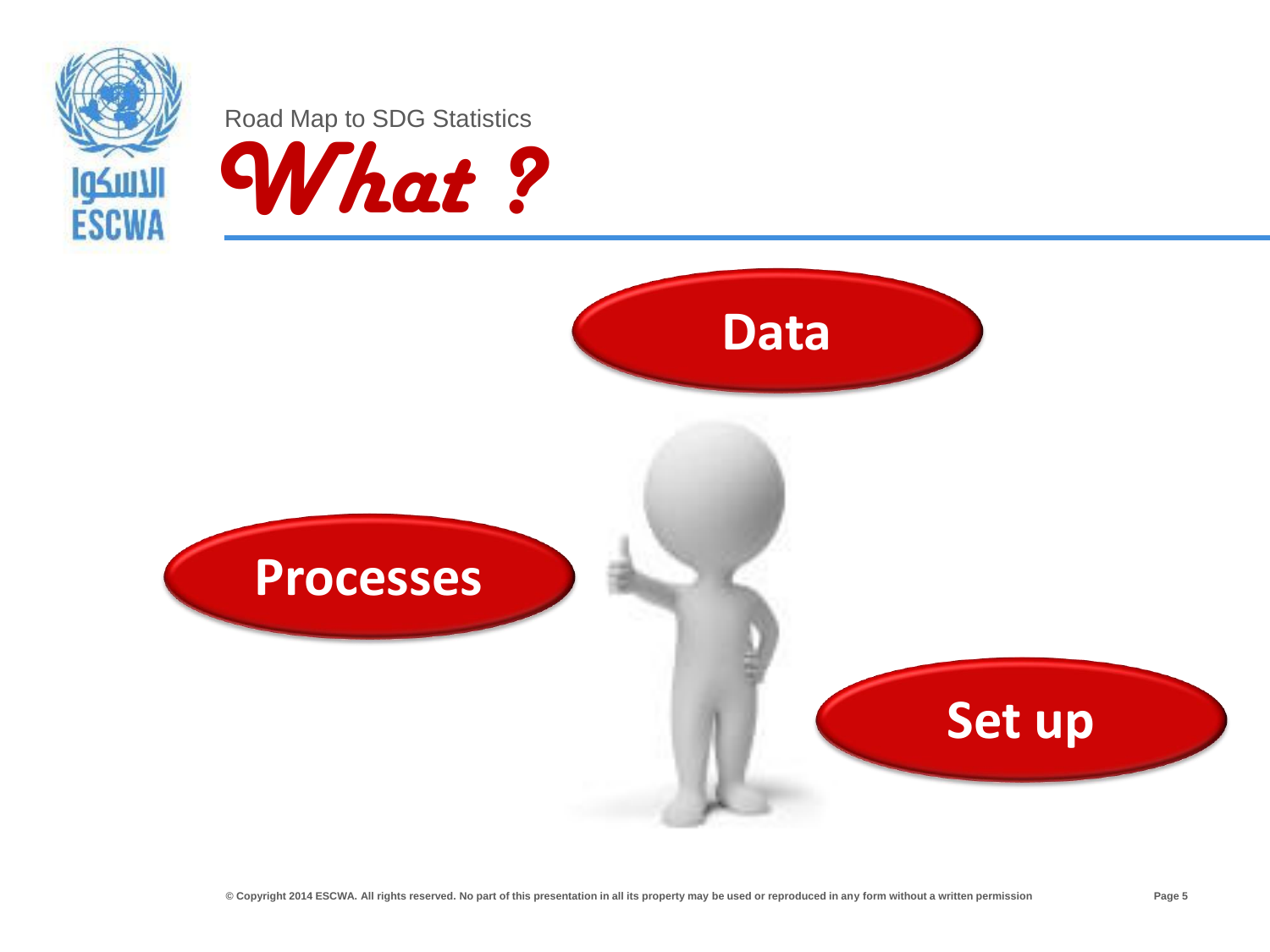

Road Map to SDG Statistics **Six steps of the road map**

- *Establishing national mechanism for collaboration*
- *Assessing readiness to report on global SDG indicators*
- *Developing regional, national and sub-national indicators*
- *Reporting on global SDG indicators*
- *Building statistical capacity for indicators reporting*
- *Communication and dissemination of SDG statistics*

 $\circledcirc$  Copyright 2014 ESCWA. All rights reserved. No part of this presentation in all its property may be used or reproduced in any form without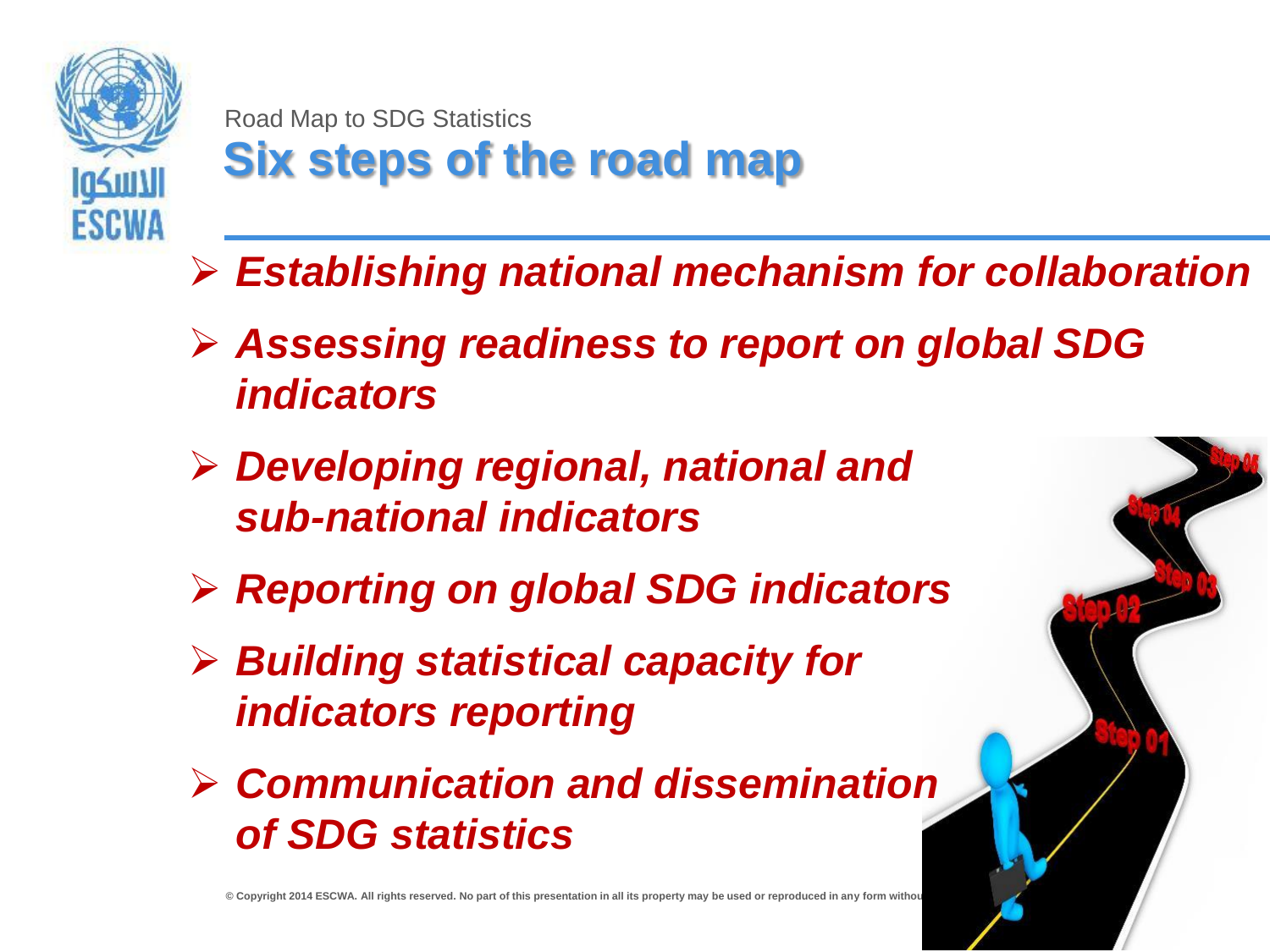

Road Map to SDG Statistics **National mechanism for collaboration**

- *NSO as national focal point for SDG statistics/data*
- *Implementing international standards*
- *Collaboration among data producers*
- *Collaboration with policy makers*
- *Understanding national development strategies*

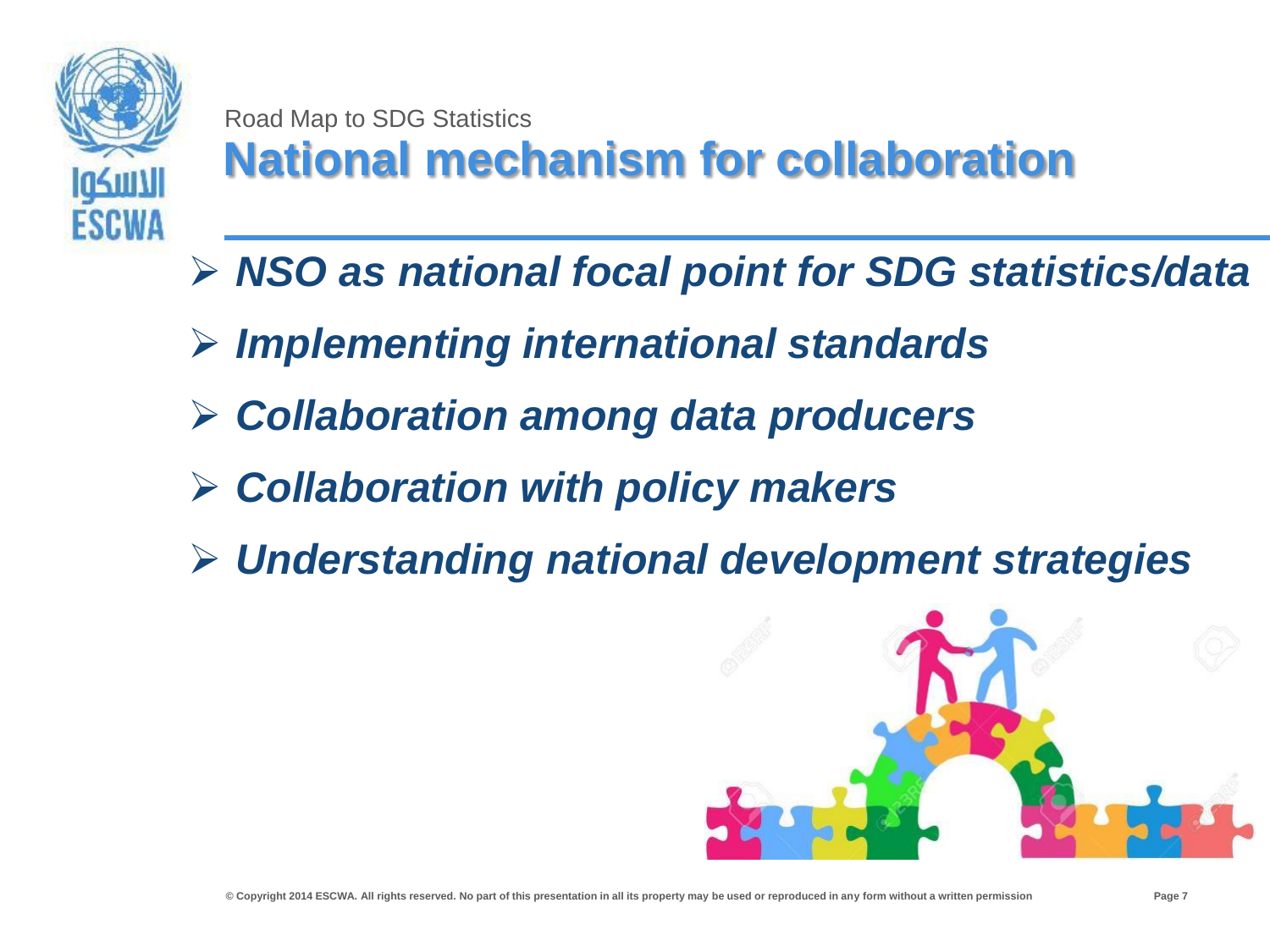

Road Map to SDG Statistics

# **Assessing readiness for global reporting**

- *Identify data providers*
- *Identify data and methodological gaps*
- *Consider data disaggregation requirements*

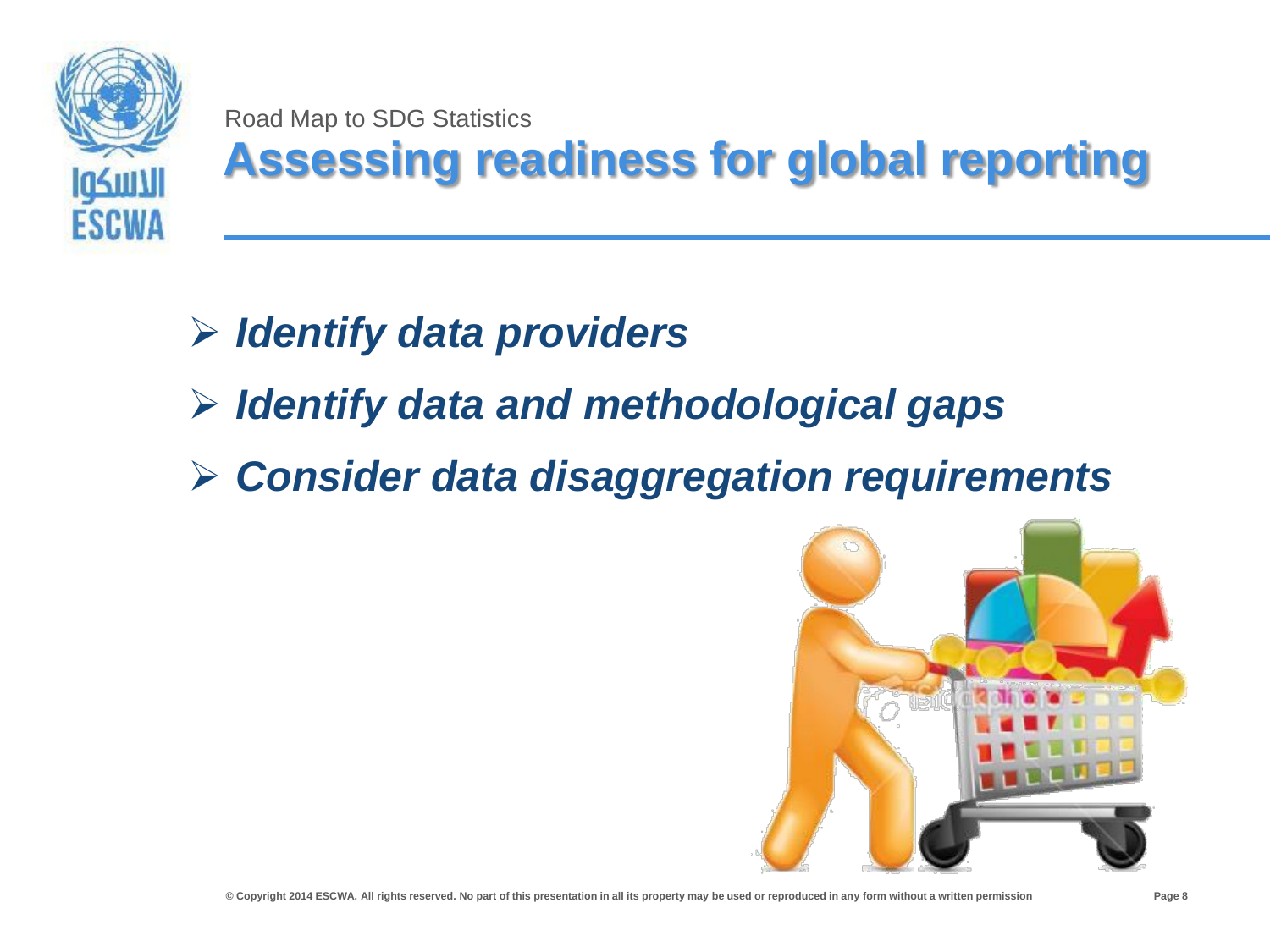

#### Road Map to SDG Statistics **Regional, national, sub-national frameworks**

### *Is there existing sustainable development monitoring framework?*

*Would the global framework fit the needs?*

*Adaptation*

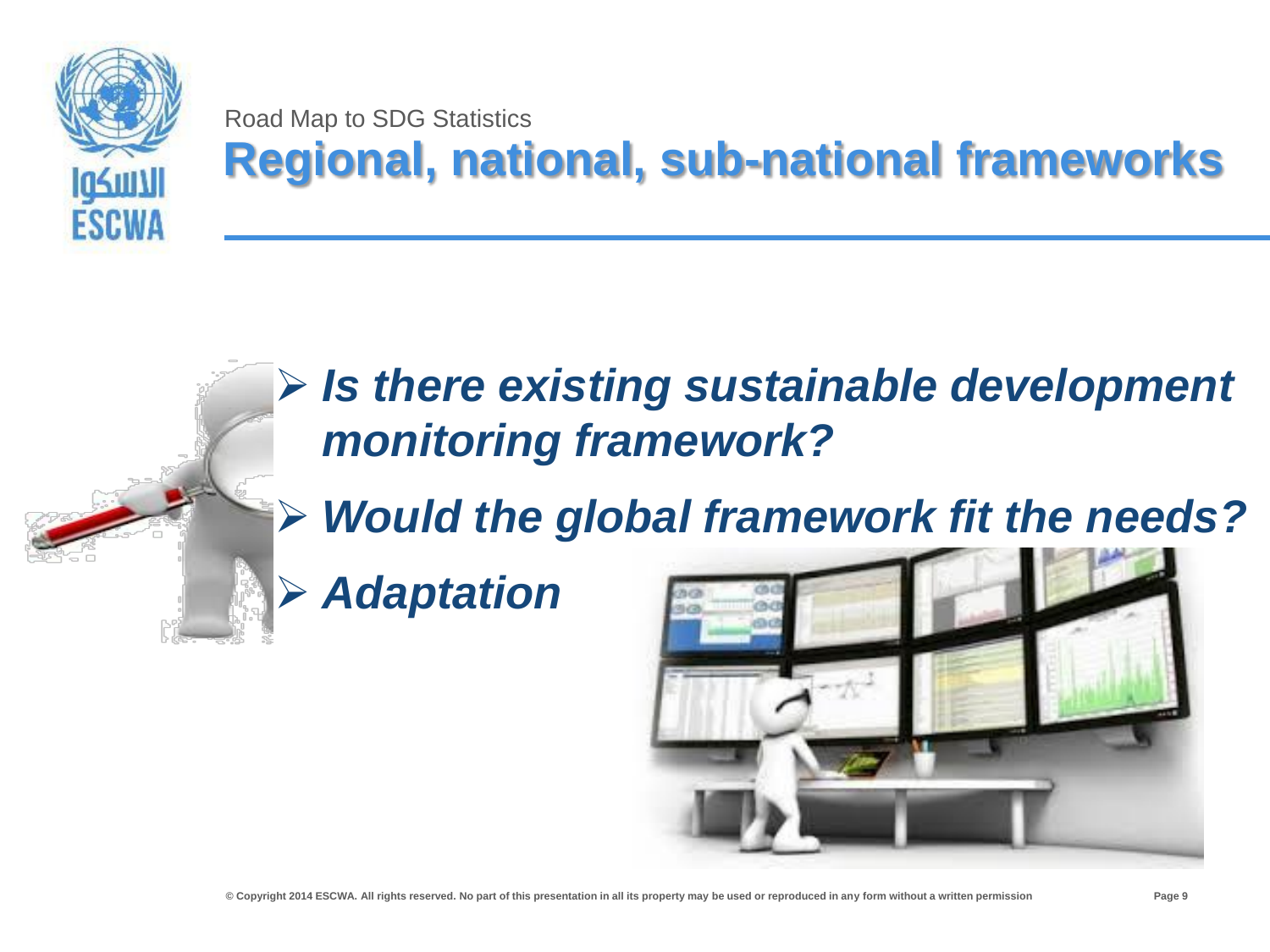

Road Map to SDG Statistics **Reporting on Global SDG indicators**

### *National data reporting platform:*

*Data collection portals*

*Production databases for indicators*

*Dissemination portals*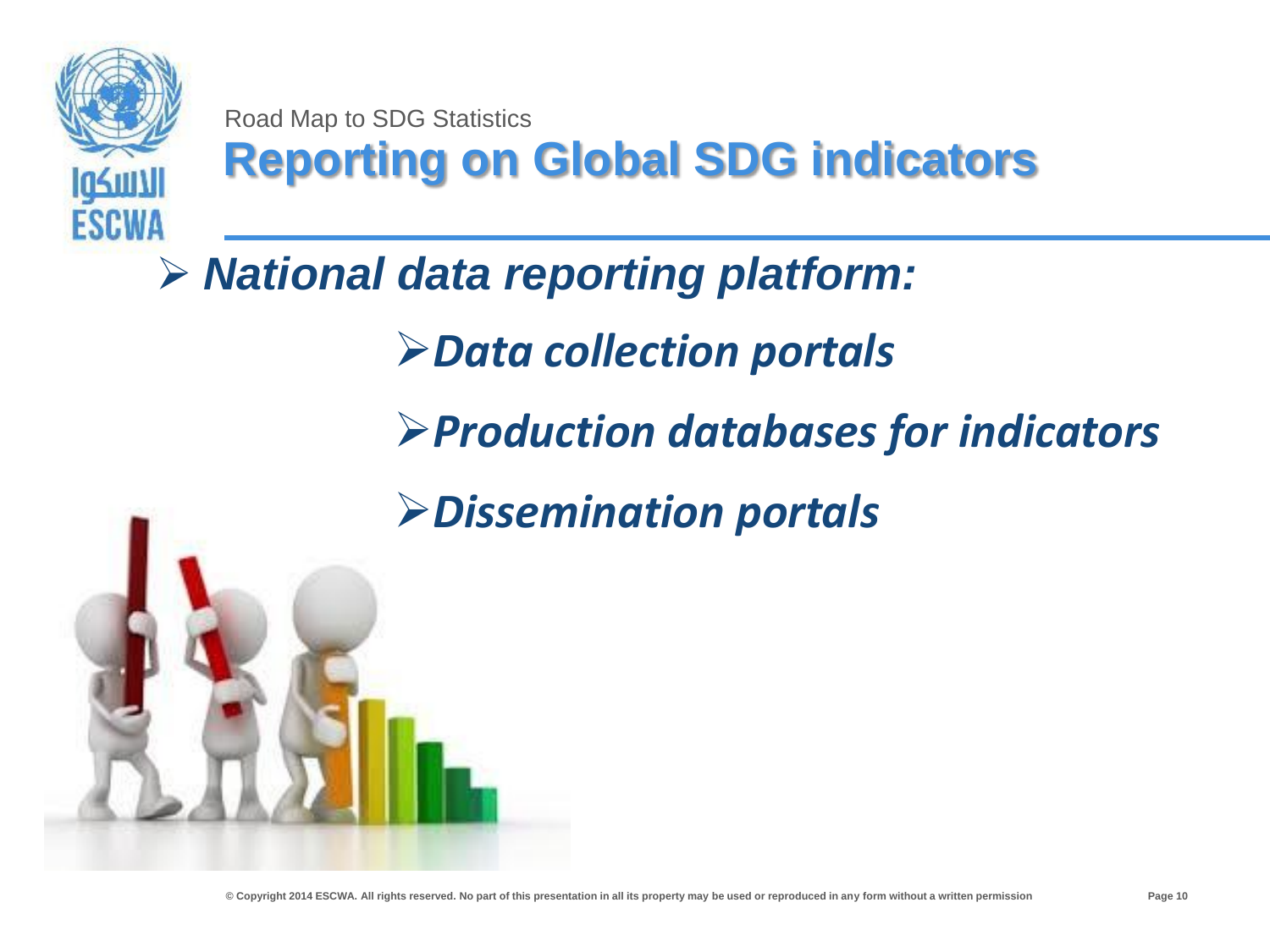

Road Map to SDG Statistics **Building capacity for indicators reporting**

- *Assessment of capacity building needs (country level)*
- *Indicators that can be produced*
- *Seek countries with similar needs*
- *Seek funding and substantive resources*
- *Platform for exchange of experiences*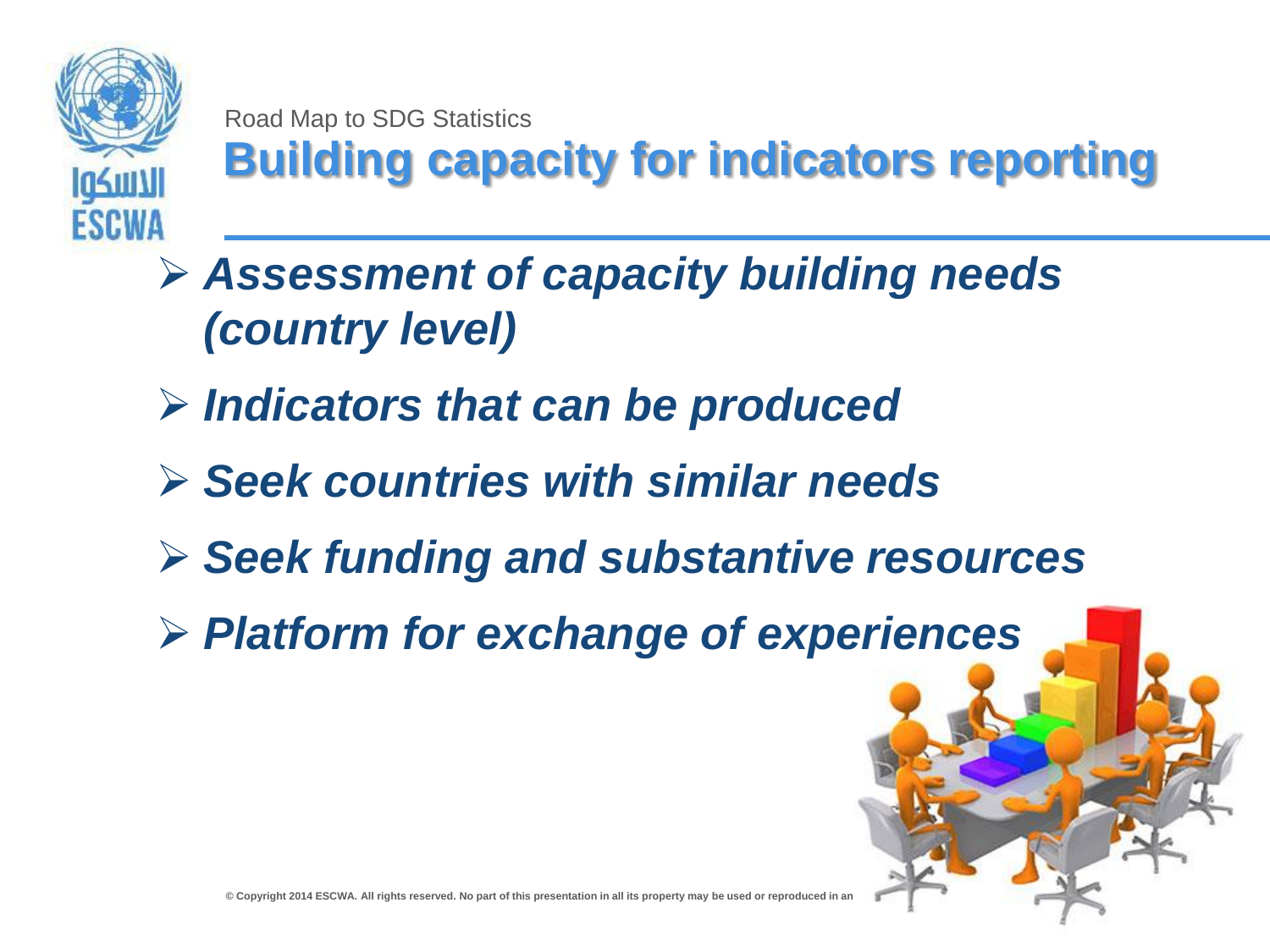

Road Map to SDG Statistics

**SDG data dissemination and communication**

 *Communication strategy for national SDG reporting*

- *Defining key stakeholder groups*
- *Ned dissemination methods and channels*
- *Importance of communication*



**© Copyright 2014 ESCWA. All rights reserved. No part of this presentation in all its property may be used or reproduced in any form without a written permission Page 12**